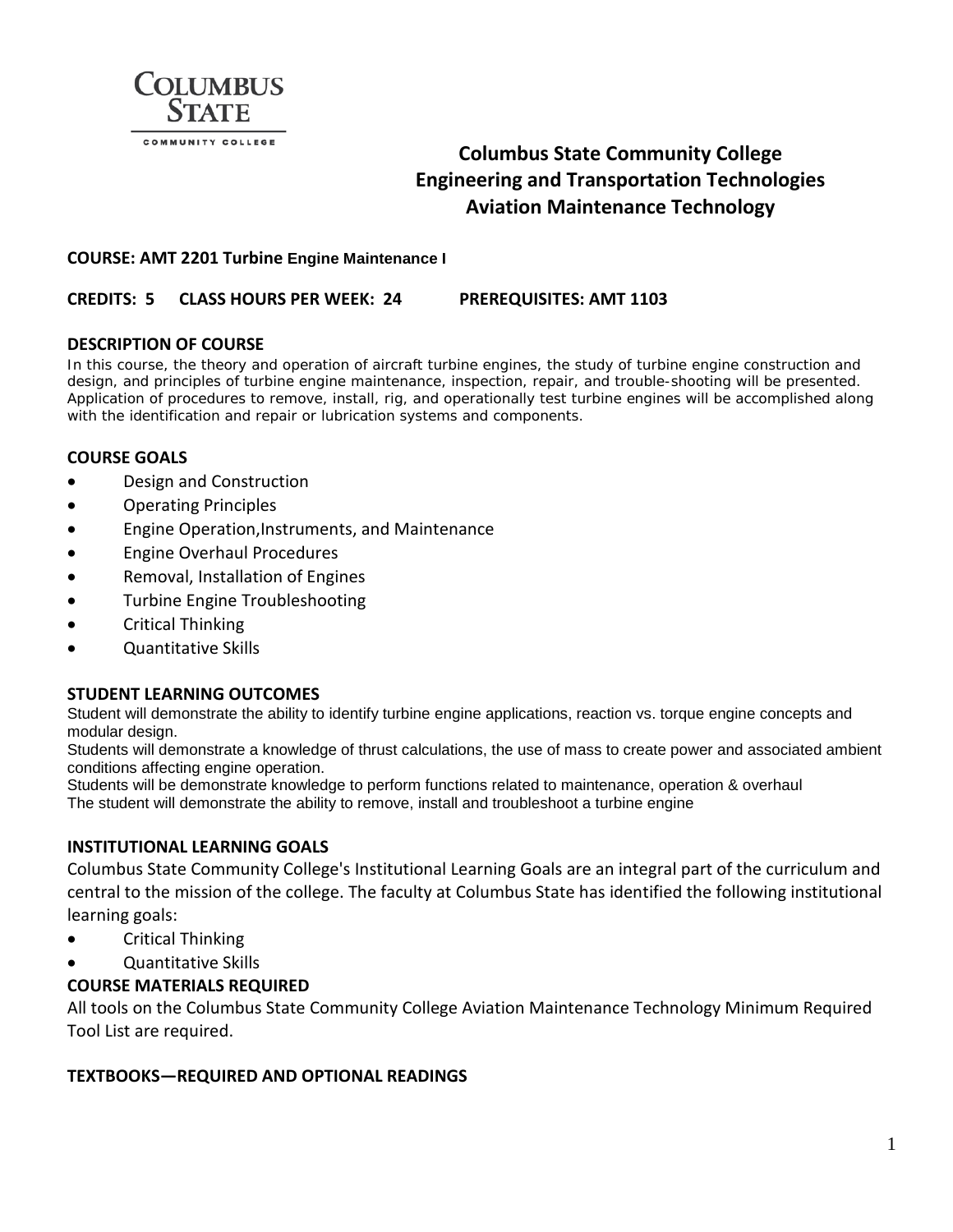Powerplant 8083-32 Powerplant Workbook A&P Powerplant Test Guide

## **AVIATION MAINTENANCE TECHNOLOGY SYLLABUS STATEMENTS**

Aviation Maintenance Technology required College Syllabus Statements on **Assessment**, **Participation and Safety**, and **Attendance** can be found at [http://www.cscc.edu/academics/departments/aviation](http://www.cscc.edu/academics/departments/aviation-maintenance/requirements.shtml)[maintenance/requirements.shtml](http://www.cscc.edu/academics/departments/aviation-maintenance/requirements.shtml) or on the College website –Search 'Aviation'; click on 'Aviation Maintenance'; click on 'Requirements' tab.

# **SPECIAL COURSE REQUIREMENTS**

Part 147 Para 147.21 (d) (3) and 147.31 (b) state that tests must be given in all subject areas and that the tests given must all be passed.

As students progress through the program, they will be given subject area tests relative to the course subject areas. Students must demonstrate a 70% minimum passing score on every subject test. If a subject area test is failed, the student will be given additional opportunities to pass the subject test. All subject tests must be passed before a certificate of program completion can be issued.

FAA Subject Are Test for this course:

IV-B: Turbine Engines V-K: Lubrication Systems

To be awarded a Certificate of Program Completion, in addition to subject area testing, the student must also:

Successfully pass each course required for the certificate. Requirements for passing each course include:

A 70% average evaluation for graded course elements. Instructors determine the weights of course grading.

Successful completion of all required laboratory requirements of the course.

Attendance in compliance with the attendance policy.

Students can pass a course with a grade of "D", however students must have a minimum overall Grade Point Average of 2.0 (out a possible 4.0) to be awarded a certificate of completion. Courses can be repeated to improve grades.

| Grade Area        | Weight | Percentage<br>Earned | Lab Project     | Pass | Fail |
|-------------------|--------|----------------------|-----------------|------|------|
| <b>Unit Tests</b> | 60%    |                      | Overhaul Engine |      |      |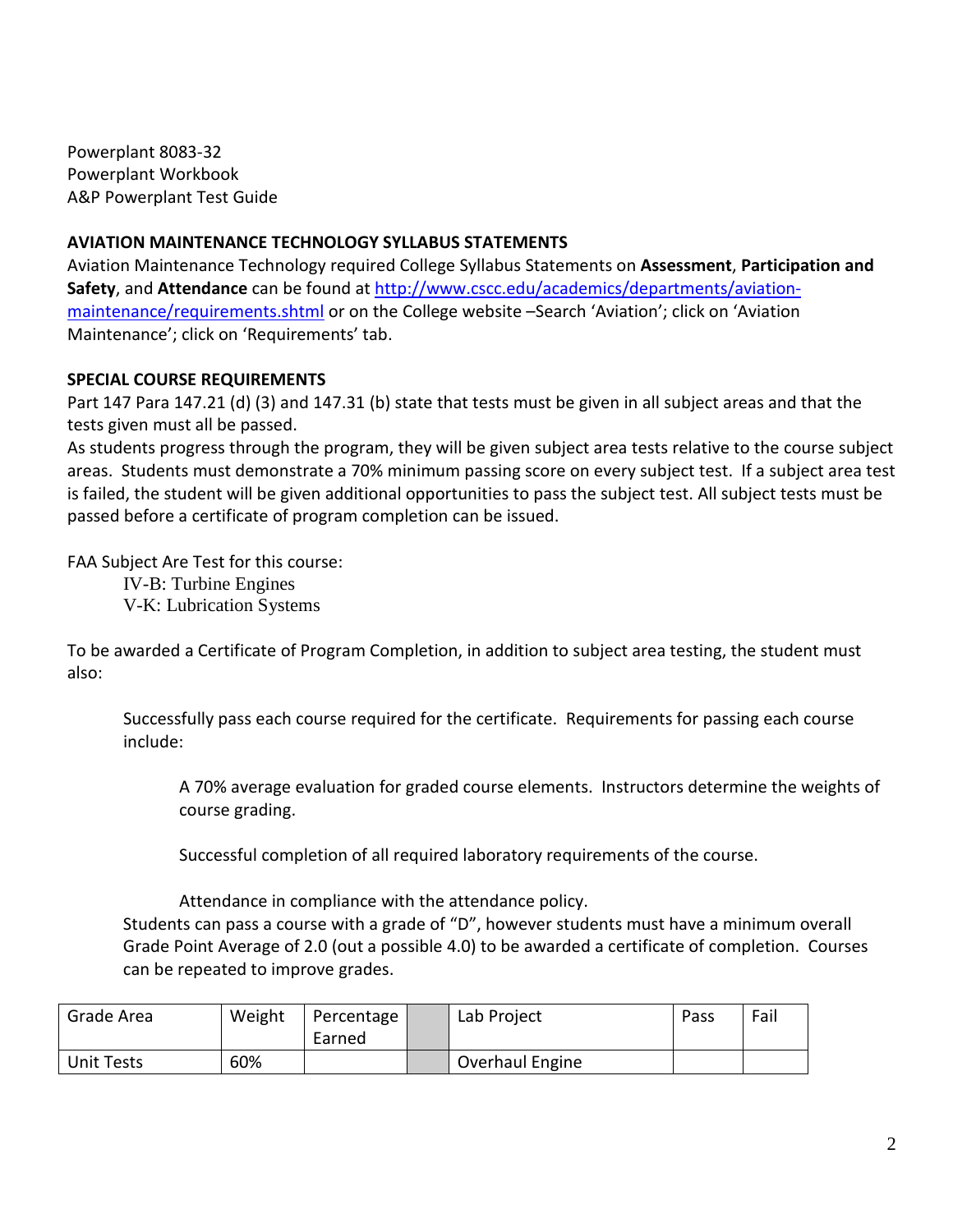| Quiz                      | 0%   |  | <b>Lubrication Systems</b>       |  |
|---------------------------|------|--|----------------------------------|--|
| Final                     | 20%  |  | <b>Engine Operational Checks</b> |  |
| Participation &<br>Safety | 10%  |  | <b>Engine Troubleshooting</b>    |  |
| Use of own tools          | 10%  |  |                                  |  |
| Total                     | 100% |  |                                  |  |
| Course Letter Grade       |      |  |                                  |  |
|                           |      |  |                                  |  |

Student Resources, Rights, and Responsibilities: Columbus State Community College required College Syllabus Statements on College Policies and Student Support Services can be found at [https://www.cscc.edu/academics/syllabus.shtml.](https://www.cscc.edu/academics/syllabus.shtml)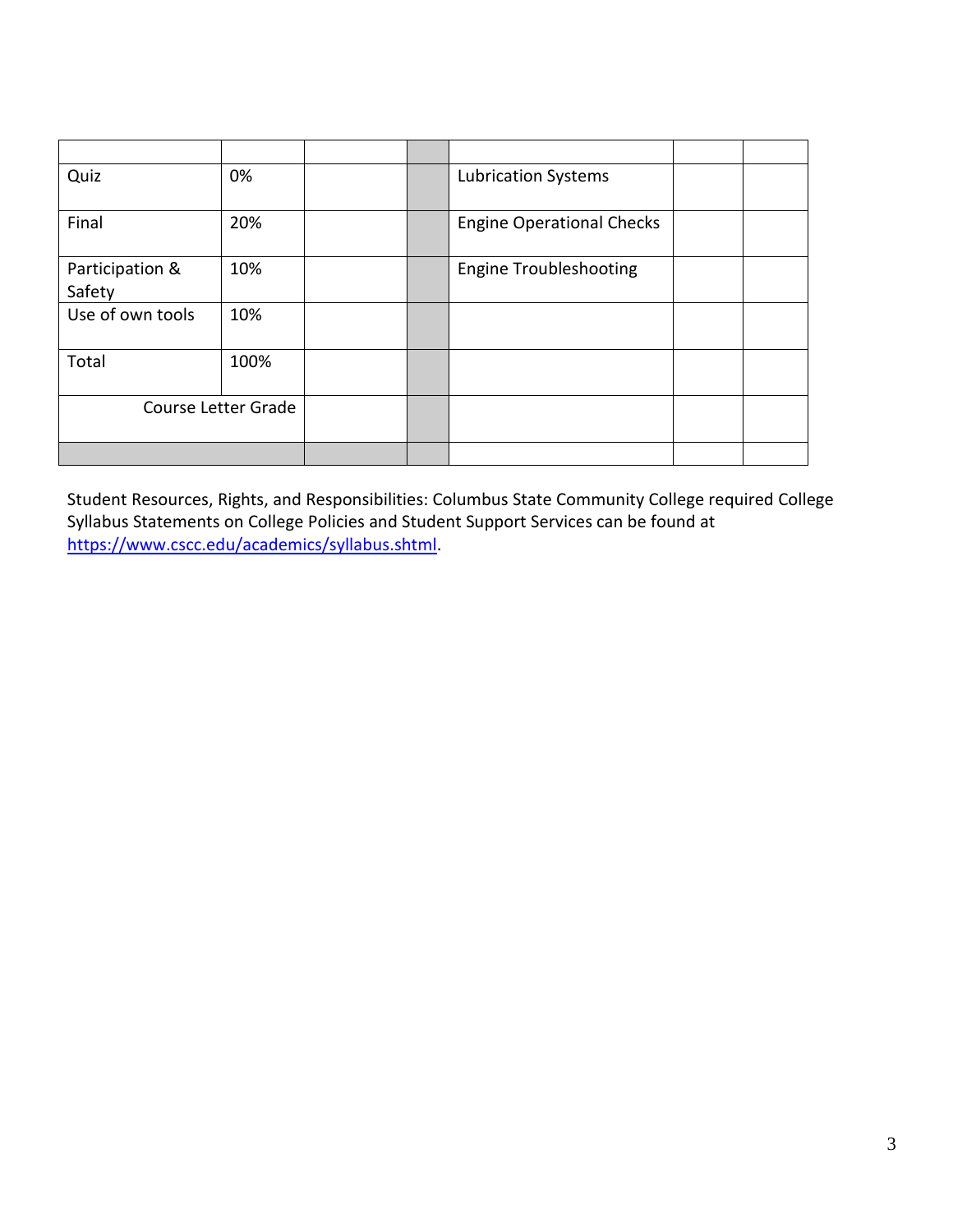#### **UNITS OF INSTRUCTION – AMT 2201**

| <b>ASSIGNMENT</b>   | <b>LEARNING</b>                                                   | <b>ASSESSMENT</b>            | <b>ASSIGNMENTS</b> |                                     |  |
|---------------------|-------------------------------------------------------------------|------------------------------|--------------------|-------------------------------------|--|
|                     | <b>OBJECTIVES/GOALS</b>                                           | <b>METHODS</b>               |                    |                                     |  |
| <b>Assignment 1</b> | Design and<br>Construction                                        | Test, Quizzes,<br>Worksheets | Read:              | AMT Handbook Volume 1               |  |
|                     |                                                                   |                              |                    | Chapter 1-37 to 1-56                |  |
|                     |                                                                   |                              | Labs:              | Engine classification and           |  |
|                     |                                                                   |                              |                    | Modular design worksheet            |  |
|                     |                                                                   |                              | Test:              | Design and Construction Test        |  |
|                     | <b>Operating Principles</b>                                       | Test, Quizzes,<br>Worksheets | Read:              | <b>AMT Handbook Volume 1</b>        |  |
|                     |                                                                   |                              |                    | Chapter 1-57 to 1-60                |  |
| <b>Assignment 2</b> |                                                                   |                              | Labs:              | <b>Engine Disassembly and</b>       |  |
|                     |                                                                   |                              |                    | Inspection                          |  |
|                     |                                                                   |                              | Test:              | <b>Engine Theory Test</b>           |  |
| <b>Assignment 3</b> | Engine<br>Operation, Instruments,<br>and Maintenance              | Test, Quizzes,<br>Worksheets | Read:              | <b>AMT Handbook Volume 2</b>        |  |
|                     |                                                                   |                              |                    | Chapter 10-56 to 1-59               |  |
|                     |                                                                   |                              | Labs:              | Engine Inspection and Assembly      |  |
|                     |                                                                   |                              | Test:              | <b>Engine Operational Practices</b> |  |
|                     | <b>Turbine Engine</b><br>Overhaul & Lubrication<br><b>Systems</b> | Test, Quizzes,<br>Worksheets | Read:              | <b>AMT Handbook Volume 2</b>        |  |
| <b>Assignment 4</b> |                                                                   |                              |                    | Chapter 6-19 to 6-33                |  |
|                     |                                                                   |                              | Labs:              | <b>Engine Lubrication Service</b>   |  |
|                     |                                                                   |                              | Test:              | <b>Engine Lubrication</b>           |  |
| <b>Assignment 5</b> | <b>Engine Removal and</b><br>Installation                         | Test, Quizzes,<br>Worksheets | Read:              | <b>AMT Handbook Volume 2</b>        |  |
|                     |                                                                   |                              |                    | Chapter 8-16 to 8-28                |  |
|                     |                                                                   |                              | Labs:              | Remove, Install and Test Engine     |  |
|                     |                                                                   |                              | Test:              | None                                |  |
|                     |                                                                   | Test, Quizzes,<br>Worksheets | Read:              | <b>AMT Handbook Volume 2</b>        |  |
| <b>Assignment 6</b> | Engine<br>Troubleshooting                                         |                              |                    | Chapter 10-60 to 10-66              |  |
|                     |                                                                   |                              | Labs:              | <b>Troubleshoot Engine</b>          |  |